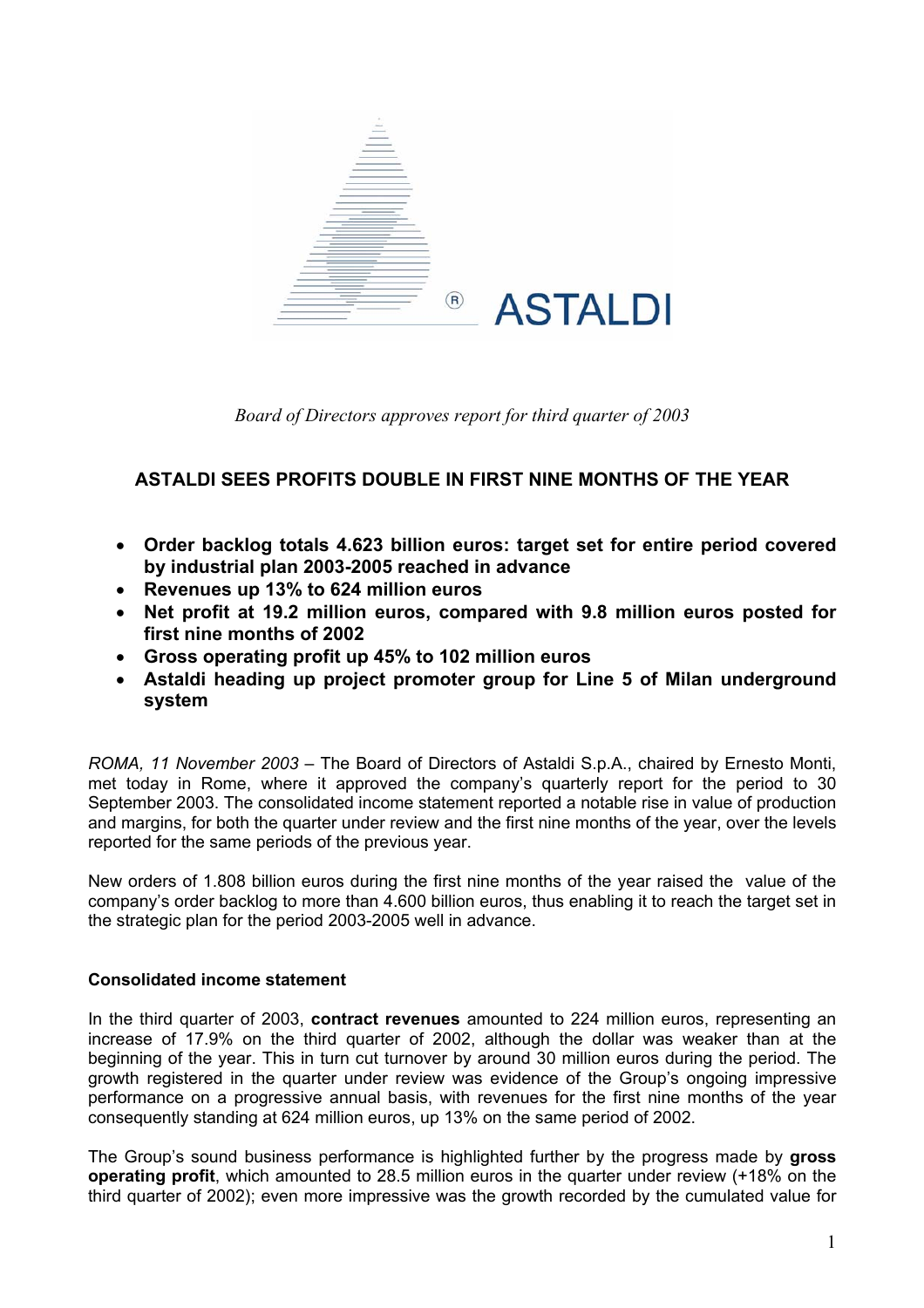the first nine months of the year, for which gross operating profit stands at 102 million euros, equal to 15% of value of production and representing a rise of 45% on the first nine months of the year 2002. **EBITDA** also underwent a considerable increase, both during the quarter under review (+20%) and during the first nine months of the year (+51%).

The Group reported **EBIT** of 15.6 million euros for the third quarter, a rise of around 4% on the same quarter of 2002; in the first nine months of the year, EBIT came to 47.5 million euros, equal to 7.1% of total value of production and up by more than 6% on the first nine months of the year 2002.

The third quarter reported a **net profit** of 3.4 million euros (compared with the 494,000 euros <sup>[1](#page-1-0)</sup> posted for the same quarter in 2003), thereby doubling progressive net profit in the first nine months of the year to 19.2 million euros, if compared with the 9.8 million euros seen for the first nine months of 2002.

The Managing Director Vittorio Di Paola said that the results achieved for the first nine months of the year and the extremely positive trend seen in new contracts would enable turnover and profits to continue to grow throughout the whole of 2003, compared with the values reported for the previous year, laying the foundations for further development in the years to come. Di Paola was also keen to point out the "quality of the current jobs book, made up of large size contracts that feature high technological content. Also worthy of mention is the company's appointment as project promoter, for the construction of Line 5 of the Milan underground system, a project that confirms Astaldi's leadership in Italy as a general contractor".

#### **Order backlog and significant events**

 $\overline{a}$ 

In the first nine months of the year 2003, new jobs worth a total of 1.808 billion euros were successfully won by Astaldi, to bring the Group's total backlog to 4.623 billion euros. In the third quarter of 2003 alone, new jobs mandated to Astaldi amounted to 427 million euros.

The current size of the order backlog meets, ahead of time, the final target set in its 2003-2005 strategic plan.

Of the various contracts won during the third quarter, worthy of mention was the mandate won for the realisation of the High Speed railway station at Bologna Centrale, worth some 290 million euros. This contract, the term of which will span 4.5 years, confirms Astaldi's leadership as a general contractor and reflects the Group's extremely advanced technical, management and financial skills.

Further confirmation of Astaldi's well-founded features as a general contractor comes from the fact that on 4 November last, the Municipality of Milan formalised Astaldi's appointment as project sponsor for the group of companies led by Astaldi, for the realisation of the new Line 5 of the Milan underground system. The tender procedures, expected to go ahead in the coming months, bestow pre-emption rights upon Astaldi as sponsor. This is a project with high technological content capable of enhancing further the skills of Astaldi, which were already put to the test during the recent realisation of the Copenhagen underground system, which bears the same features as Milan's future Line 5. This project is worth, for the construction part, some 504 million euros and has a term of 5 years, to be followed by 27 years of operation services. This will be the first urban transport project realised in Italy by way of project finance, an area in which the Astaldi Group is already a leader in Italy. The Group confirms the strategic policy to continue to dedicate its strong

<span id="page-1-0"></span> $1$  Net profit for the period to 30 September 2002 reflects the result before taxes; in order to facilitate a like-forlike comparison, the fiscal effect has been reported, based on the average incidence of taxes on the yearend result reported for 2002.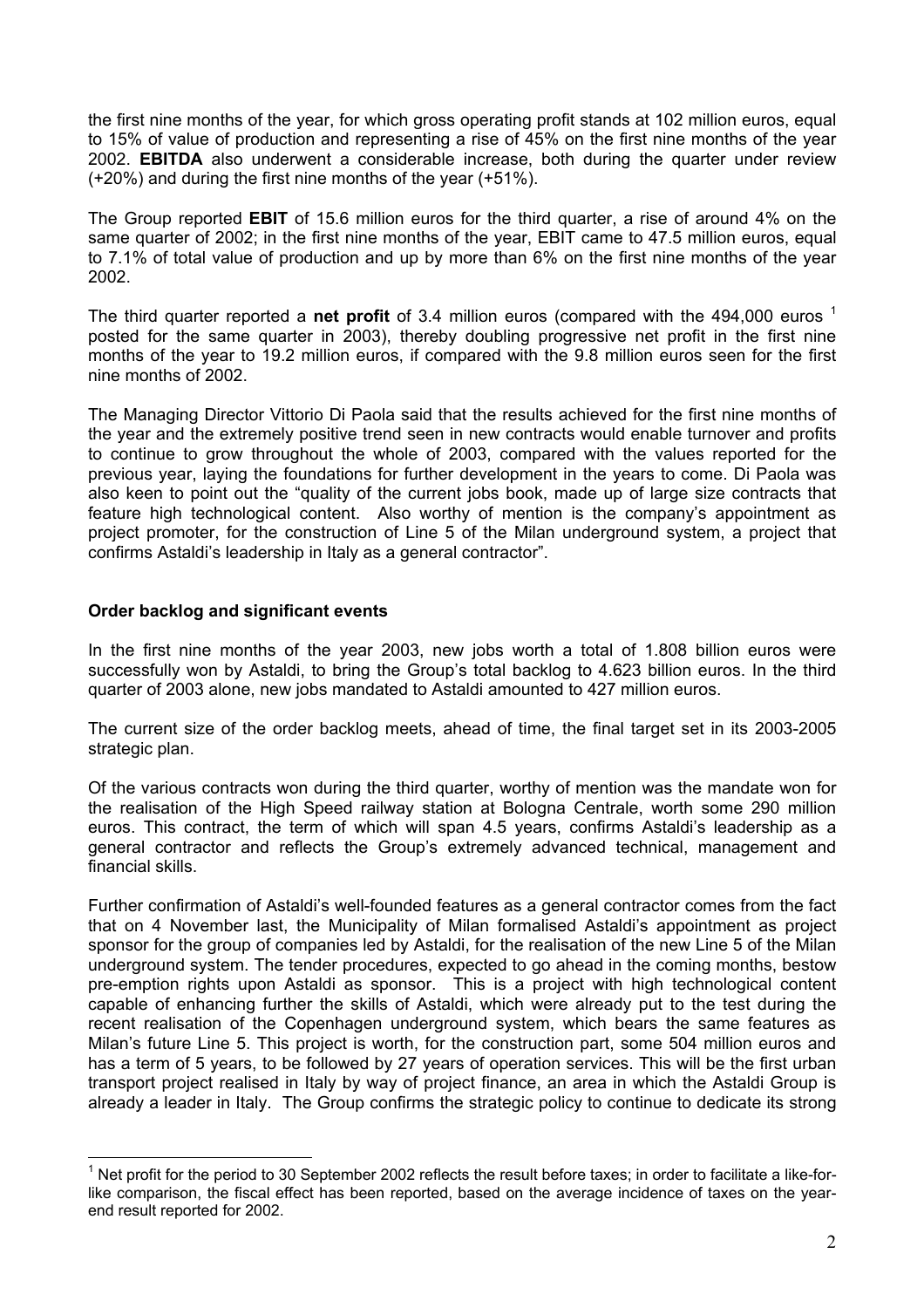effort towards news structured finance initiatives especially in the sector of transport infrastructures. \*\*\*

The Board also approved the proposed 2004 schedule for the Board meetings and shareholders' meetings of Astaldi S.p.A., as attached hereto.

*For further details please contact:* 

*Astaldi S.p.A.*  Tel. + 39 06 41766389 *Alessandra Onorati* Head IR and Corporate Communications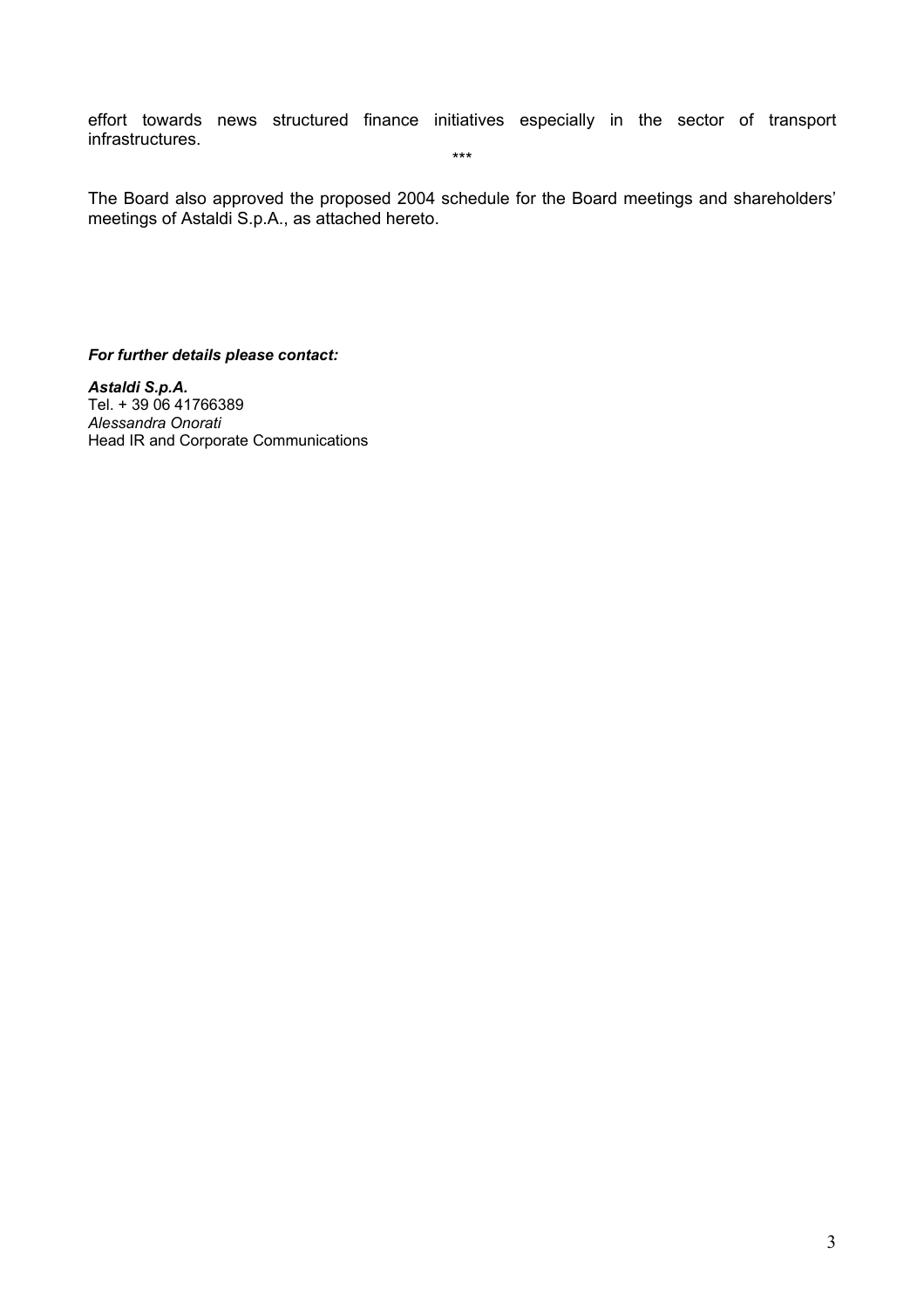# **Reclassified consolidated balance sheet**

| (Euro/000)                                     | 9M 2003    | 1H 2003    | 2002        | 9M 2002     |
|------------------------------------------------|------------|------------|-------------|-------------|
| Net intangible fixed assets                    | 51,059     | 48,996     | 58,292      | 44,172      |
| Net tangible fixed assets                      | 106,902    | 101,918    | 93,725      | 85,718      |
| Equity investments                             | 31,831     | 31,841     | 33,909      | 26,130      |
| Other net assets                               | 16,837     | 18,284     | 14,398      | 25,493      |
| Total net fixed assets (A)                     | 206,629    | 201,039    | 200,324     | 181,513     |
| <b>Inventories</b>                             | 43,367     | 41,576     | 40,620      | 35,612      |
| Work in progress                               | 251,005    | 224,125    | 198,343     | 286,065     |
| Trade receivables                              | 256,995    | 249,959    | 236,738     | 180,585     |
| Other assets                                   | 204,727    | 218,609    | 224,869     | 198,919     |
| Advance payments                               | (116, 320) | (124, 789) | (133, 362)  | (107, 276)  |
| <b>Subtotal</b>                                | 639,774    | 609,480    | 567,208     | 593,905     |
| Due to suppliers                               | (221, 653) | (209, 116) | (195, 154)  | (170, 912)  |
| Other liabilities                              | (153, 923) | (136,061)  | (144, 453)  | (157, 352)  |
| <b>Subtotal</b>                                | (375, 576) | (345, 177) | (339, 607)  | (328, 264)  |
| <b>Working capital (B)</b>                     | 264,198    | 264,303    | 227,601     | 265,641     |
| Employees' indemnity fund                      | (12, 101)  | (11, 745)  | (11,970)    | (11, 844)   |
| Contractual risks reserve                      | (53, 796)  | (55, 498)  | (50, 650)   | (50,680)    |
| Other reserves                                 | (14, 258)  | (16, 034)  | (23, 855)   | (20,067)    |
| Total reserves (C)                             | (80, 155)  | (83, 277)  | (86, 475)   | (82, 591)   |
| Net invested capital $D=(A)+(B)+(C)$           | 390,672    | 382,065    | 341,450     | 364,563     |
| Cash and short-term financial receivables      | 173,489    | 159,449    | 171,875     | 136,346     |
| Financial receivables included in fixed assets | 65,755     | 39,009     | 39,785      | 25,545      |
| Medium/long-term financial debt                | (261, 851) | (271, 781) | (212, 594)  | (211, 420)  |
| Short-term financial debt                      | (142, 539) | (87, 282)  | (118, 205)  | (97, 854)   |
| Net financial assets/liabilities (E)           | (165, 146) | (160, 605) | (119, 139)  | (147, 383)  |
| <b>Consolidated net equity</b>                 | 224,718    | 221,466    | 222,004     | 216,387     |
| Minority interest                              | 808        | (6)        | 307         | 793         |
| <b>Net equity</b>                              | 225,526    | 221,460    | 222,311     | 217,180     |
|                                                |            |            |             |             |
| Personal guarantees                            | 1,345,372  | 1,651,819  | 1,653,148   | 1,494,176   |
| Risk of recourse from factors                  | 84,244     | 128,584    | 164,806     | 123,453     |
| Other memorandum accounts                      | 27,452     | 27,452     | 27,452      | 0           |
| Real guarantees                                | 43,969     | 43,969     | $\mathbf 0$ | $\mathbf 0$ |
| Third-party bank guarantees in our favour      | 22,226     | 42,219     | 21,932      | 17,772      |
| <b>Total commitments and guarantees</b>        | 1,523,263  | 1,894,043  | 1,867,338   | 1,635,401   |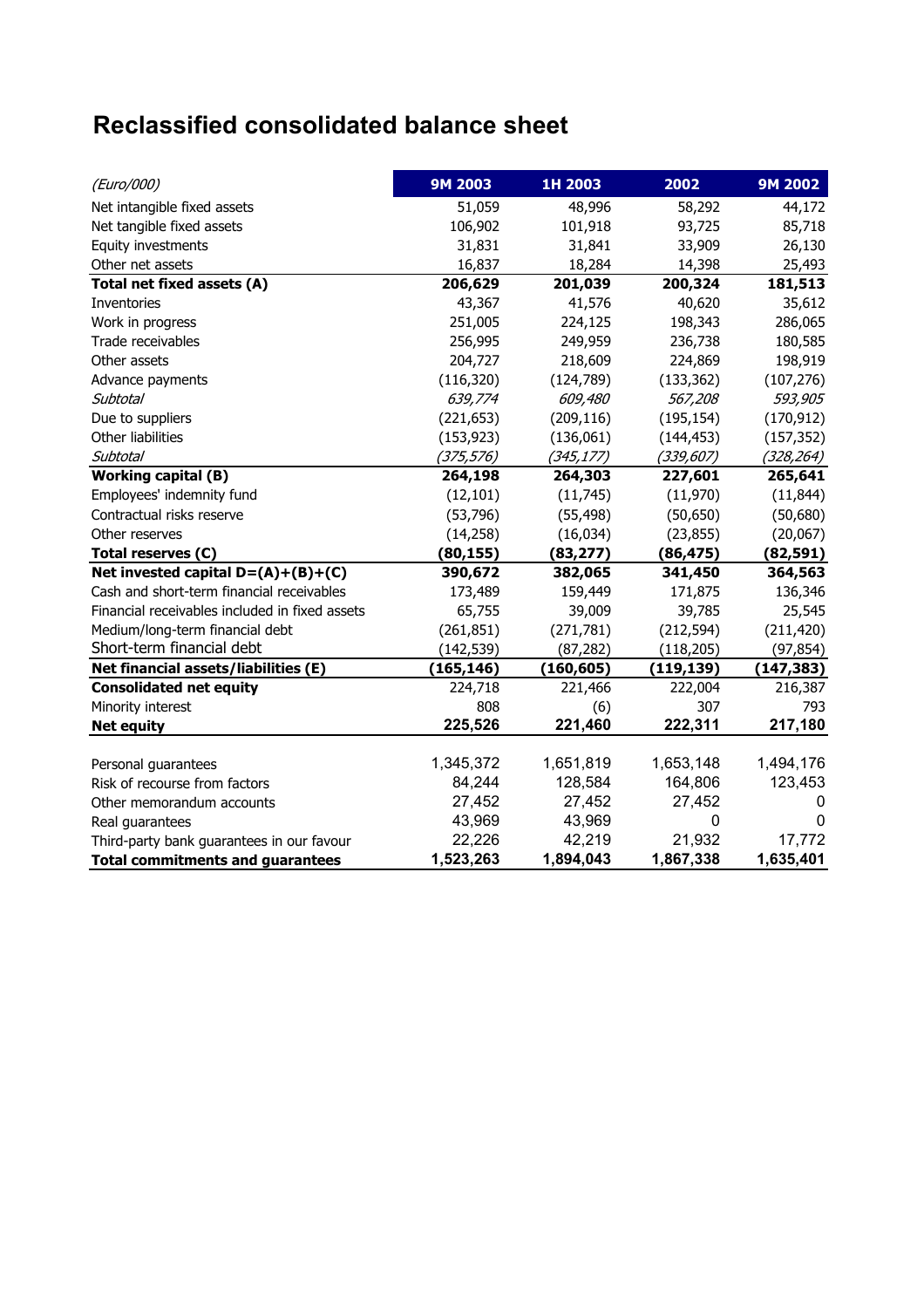### **Reclassified consolidated income statement**

| (Euro/000)                      | 9M 2003    | $\frac{9}{6}$ | 9M 2002    | $\frac{9}{6}$ | 3Q 03      | $\frac{9}{6}$ | 3Q 02      | $\frac{9}{6}$ |
|---------------------------------|------------|---------------|------------|---------------|------------|---------------|------------|---------------|
| Contract revenues               | 623,887    | 93.3%         | 550,492    | 91.0%         | 224,487    | 93.0%         | 190,318    | 89.8%         |
| Other revenues                  | 44,878     | 6.7%          | 54,364     | 9.0%          | 16,979     | 7.0%          | 21,617     | 10.2%         |
| <b>Total revenues</b>           | 668,765    | 100.0%        | 604,856    | 100.0%        | 241,466    | 100.0%        | 211,935    | 100.0%        |
| Costs of production             | (477, 512) | $-71.4%$      | (456, 829) | $-75.5%$      | (182, 942) | -75.8%        | (158, 300) | $-74.7%$      |
| Added value                     | 191,253    | 28.6%         | 148,027    | 24.5%         | 58,524     | 24.2%         | 53,635     | 25.3%         |
| Labour costs                    | (89, 247)  | $-13.3%$      | (77, 702)  | $-12.8%$      | (30,054)   | $-12.4%$      | (29, 598)  | $-14.0%$      |
| <b>Gross operating profit</b>   | 102,006    | 15.3%         | 70,325     | 11.6%         | 28,470     | 11.8%         | 24,037     | 11.3%         |
| Other charges                   | (14, 541)  | $-2.2%$       | (12, 477)  | $-2.1%$       | (6, 474)   | $-2.7%$       | (5,664)    | $-2.7%$       |
| Ebitda                          | 87,465     | 13.1%         | 57,848     | 9.6%          | 21,996     | 9.1%          | 18,373     | 8.7%          |
| D&A                             | (33,988)   | $-5.1%$       | (24, 958)  | $-4.1%$       | (8, 336)   | $-3.5%$       | (14, 515)  | $-6.8%$       |
| Provisions and write-downs      | (23,069)   | $-3.4%$       | (22, 427)  | $-3.7%$       | (3,289)    | $-1.4%$       | (3,791)    | $-1.8%$       |
| Use of risk fund                | 17,091     | 2.6%          | 34,003     | 5.6%          | 5,259      | 2.2%          | 15,000     | 7.1%          |
| <b>Ebit</b>                     | 47,499     | 7.1%          | 44,466     | 7.4%          | 15,630     | 6.5%          | 15,067     | 7.1%          |
| Interest charges                | (17, 942)  | $-2.7%$       | (17, 920)  | $-3.0%$       | (6, 565)   | $-2.7%$       | (6,039)    | $-2.8%$       |
| Equity write-downs              | (1,902)    | $-0.3%$       | (7, 232)   | $-1.2%$       | (411)      | $-0.2%$       | (5,664)    | $-2.7%$       |
| Extraordinary income (charges)  | (2,801)    | $-0.4%$       | (2,940)    | $-0.5%$       | (994)      | $-0.4%$       | (972)      | $-0.5%$       |
| <b>Profit before taxes</b>      | 24,854     | 3.7%          | 16,374     | 2.7%          | 7,660      | 3.2%          | 2,392      | 1.1%          |
| Income taxes                    | (8,987)    | $-1.3%$       | (6,684)    | $-1.1%$       | (6,713)    | $-2.8%$       | (1,650)    | $-0.8%$       |
| Prepaid taxes                   | 3,732      | 0.6%          |            | n.m.          | 3,242      | 1.3%          | ÷,         | n.m.          |
| Net income for the period       | 19,599     | 2.9%          | 9,690      | 1.6%          | 4,189      | 1.7%          | 742        | 0.4%          |
| Net (profit) loss fo minorities | (415)      | $-0.1%$       | 120        | $0.0\%$       | (767)      | $-0.3%$       | (248)      | $-0.1%$       |
| <b>Group net income</b>         | 19,184     | 2.9%          | 9,810      | 1.6%          | 3,422      | 1.4%          | 494        | 0.2%          |